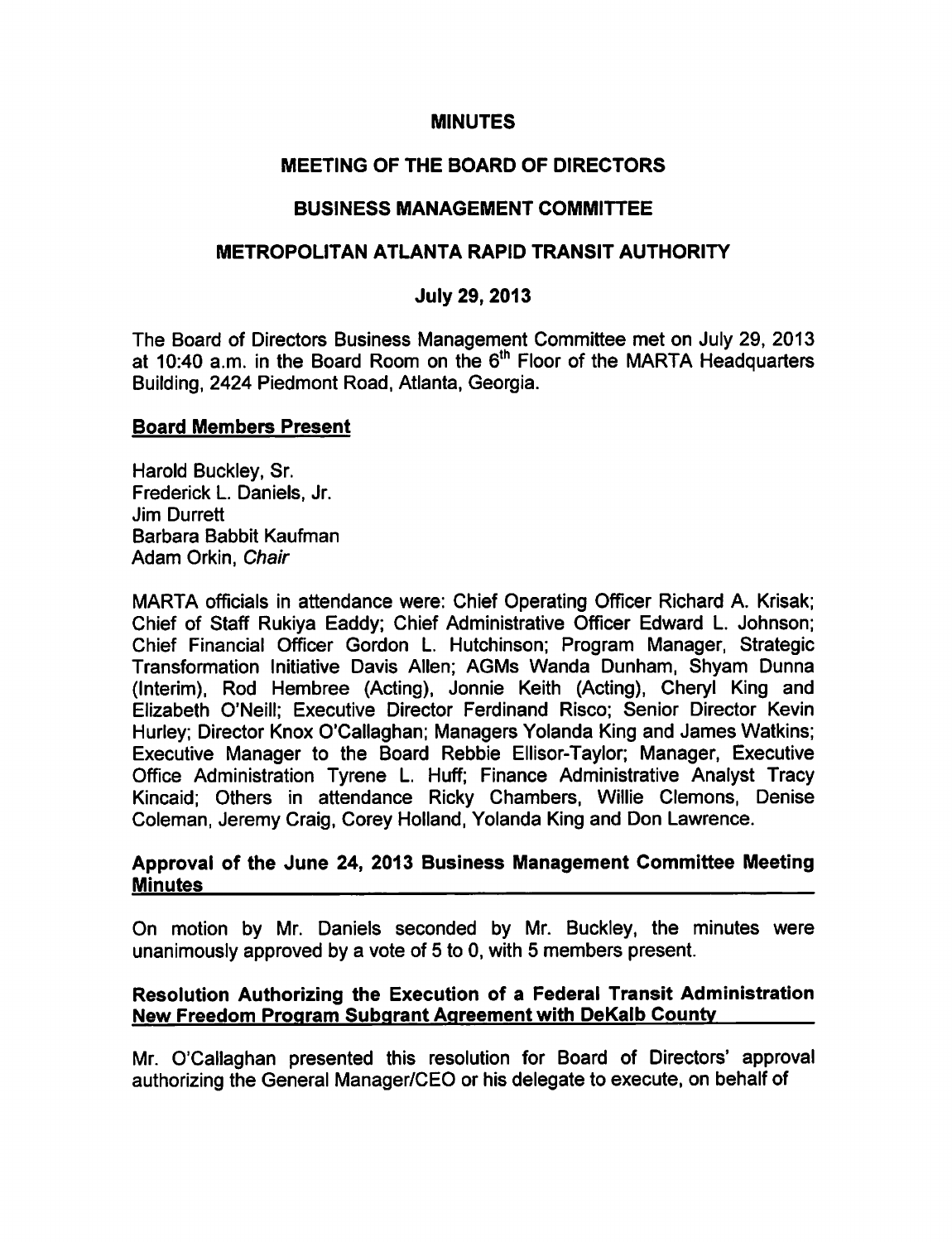MARTA, a Federal Transit Administration (FTA) New Freedom Program subgrant agreement with DeKalb County, which would pass-through \$141,595 in FTA New Freedom funding to the County.

DeKalb County's Office of Senior Affairs would utilize this funding for the provision of the County's Transportation Voucher and Brokered Trips, Mobility Management and Travel Training Programs for adults and elderly persons with disabilities who reside in DeKalb County outside of the MARTA service area.

On motion by Mr. Durrett seconded by Mrs. Kaufman, the resolution was unanimously approved by a vote of 5 to 0, with 5 members present.

### Briefing - Debt Program

Mr. Hurley briefed the Committee on upcoming activities related to MARTA's Debt Management Plan including near term transactions and required Board of Directors action.

# MARTA's Debt Program Action Plan

- $\bullet$ Program Review and Plan Development
	- Review existing debt portfolio
	- Near term opportunities and actions
	- Optional strategies should market conditions arise
	- Monitoring longer range options for future plan implementation

### Near Term Opportunities and Actions

- Commercial Paper Draw
	- Short term variable debt issue
		- $\blacksquare$ Requires supporting Letter Of Credit (LOC)
	- Commercial Paper (CP) issued to reimburse Capital Program working funds
	- o Planned issue of \$100M
		- LOC, bond documents and resolution presented to Full Board August 12
	- Sale of CP subsequent to Board Approval in mid to late August
- Additional Bond Validation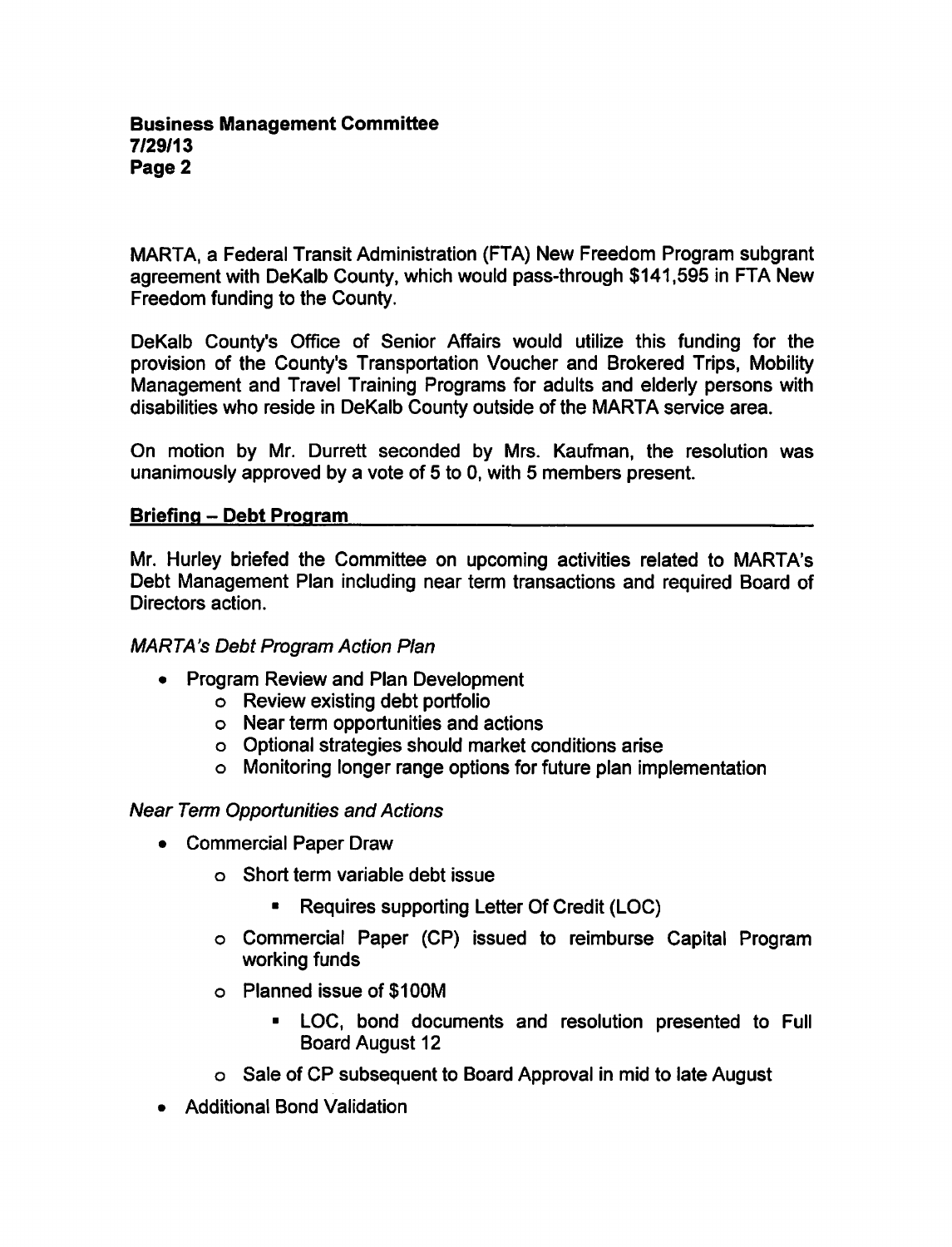- MARTA pre-validates bond issues
- \$1.5B requested refunding, restructuring and new money transactions
- Resolution to be presented at July 29 BMC for approval to proceed to August 12 Board of Directors meeting
- Requires local jurisdiction legal approvals
	- Executed through the court system
- Staff and Special Counsel will pre-brief jurisdiction treasury and legal officials
- Local jurisdictions answer the court filings and validation is complete

# Rating Agency Presentation

- Update rating agency presentation with a more positive focus  $\bullet$ 
	- Highlight new leadership team and direction
- Canvass the industry and determine best elements for presentation  $\bullet$
- Site visits in September and October with three rating agencies  $\bullet$ 
	- Meet Board members and leadership team
	- Receive facility tour (Armour)

## Optional Strategies as Market Opportunities Arise

- Repurchase/Retirement/Refunding Strategy
	- Increased upward pressure on interest rates promotes review
	- Debt principal payments spike in FY18-FY20
		- Potential to refund and restructure certain series and  $\blacksquare$ maturities
			- Take advantage of historically low interest rates
		- $\blacksquare$ Canvass the secondary market for repurchase potential
			- Prepare action plan as opportunities present
	- o Solicit MARTA Board approval as necessary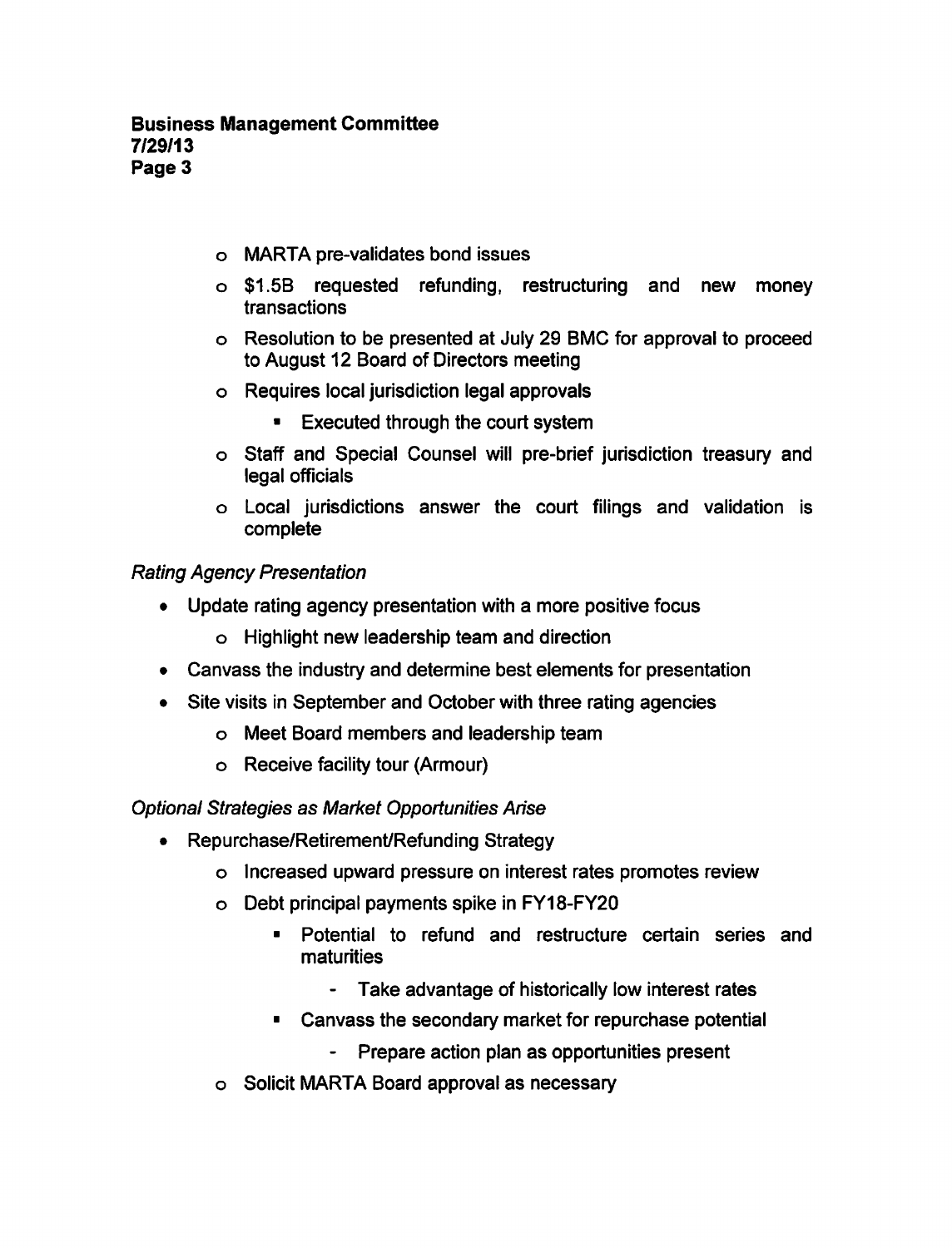# Basis Swap Review and Exit Strategy

- Basis swaps: \$518 million (notional amount) swap with Goldman  $\bullet$ (counterparty) and \$200 million with Merrill Lynch
	- $\circ$  The basis swap is a financial transaction and does not act as a hedge
	- $\circ$  Based on the spread between a tax exempt index (SIFMA) and a taxable index (30 day LIBOR)
	- If spread narrows MARTA will make payments to counterparty and if spread widens MARTA will receive payments from counterparty,
	- Certain rating agencies view as variable rate debt
	- $\circ$  Contingent liability creates a negative impact to MARTA ratings
- Staff and financial advisor conduct analysis of pro's and con's
	- Determine the market conditions that promote termination and prepare termination strategy
- Obtain Board approvals to terminate

## Board of Directors' Actions

- July 29, 2013 BMC review and approve increase in Bond Validation Resolution to proceed to Full Board August 12, 2013
	- o Approve Resolution for Commercial Paper Draw and Letter of Credit increase and extension
	- o Approve Resolution for increase in Bond Validation by \$1.5B
- Participation in rating agency visits
- Potential additional actions related to optional strategies and market opportunities

# Resolution to Approve Additional Bond Validation

Mr. Hurley presented this resolution for Board of Directors' approval authorizing the actions necessary to validate \$1,500,000,000 of bonds to be issued in the future, with Board approval, in one or more series. MARTA regularly prevalidates bonds with the last validation occurring in November of 2006. This resolution authorizes MARTA staff to enter into agreements for certain legal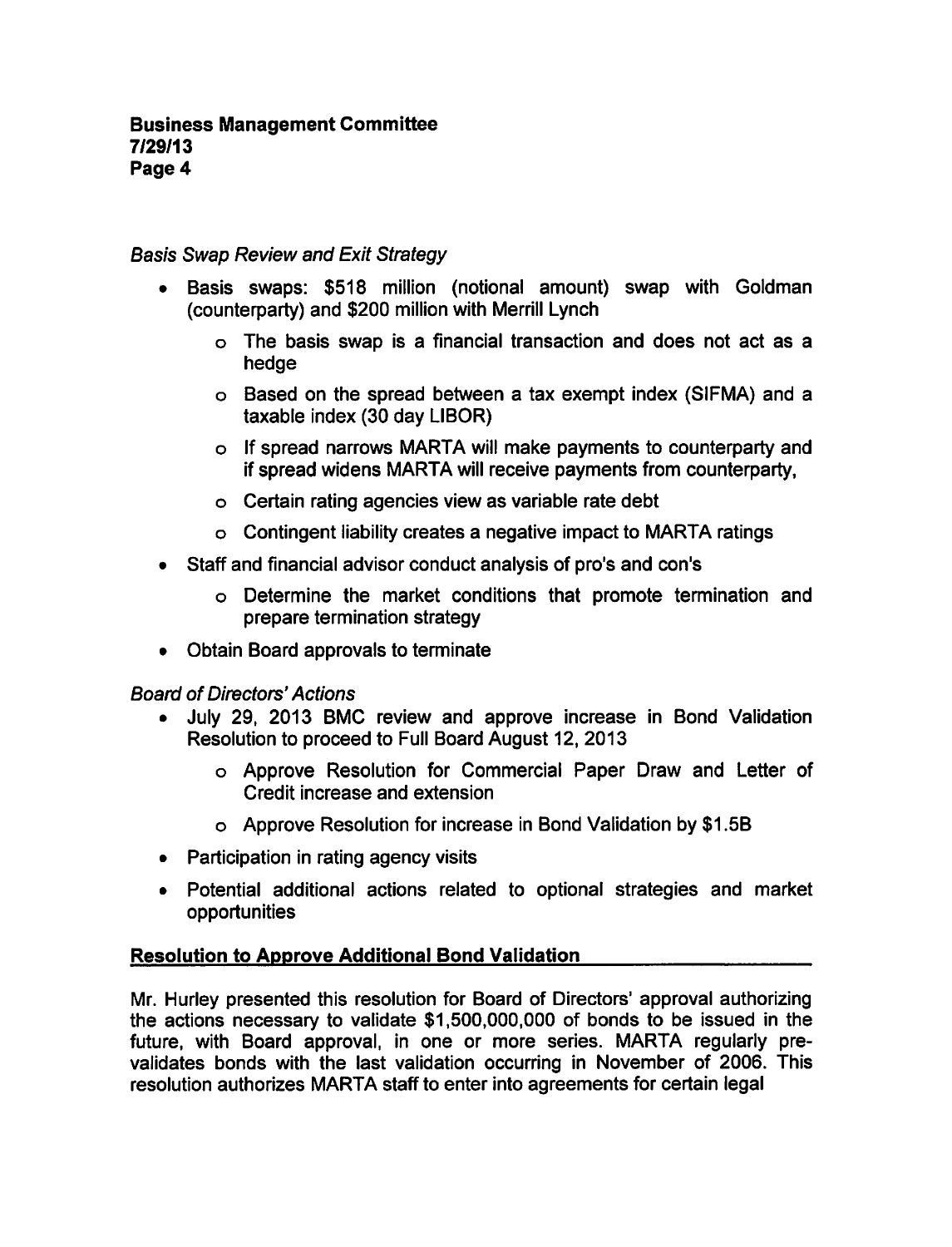services and the submission of court filings necessary to effect the bond validation.

The validation of bonds is a legal process that certifies that the issuer of the bonds is in fact authorized to do so. Approval of this resolution and the subsequent validation will not result in the actual issue of any bonds or debt at this time. The issue of debt against this validation will occur only within authorization granted by future actions of the Board of Directors.

On motion by Mr. Durrett seconded by Mrs. Kaufman, the resolution was unanimously approved by a vote of 5 to 0, with 5 members present.

## Briefing - May Year-to-Date FY 2013 Budget Variance Analysis and Financial KPIs

Mr. Hutchinson briefed the Committee on the May 2013 and May Year-to-Date FY 2013 Budget Variance Analysis and Financial KPIs.

- For the month of May, total net revenues were \$0.1 or 0.5% less than budget (unfavorable) due to:
	- An unfavorable variance of \$1.3M, or 20.4%, in Federal Assistance this month due to an anticipated decrease in eligible Preventive Maintenance reimbursable expenses
	- An unfavorable variance of \$1.0M or 7.0% in Sales Tax Revenue due to under-performing sales tax relative to plan as forecasted by the Georgia State Economic Forecasting Center
	- $\circ$  This was offset by a positive variance of \$2.7M or 425% due to the receipt of Ad Valorem Tax this month of \$2.5M from Fulton and DeKalb counties
- Also during the month, total net expenses were \$2.4M or 6.7% less than budget (favorable) primarily due to:
	- o A favorable variance of \$2.3M or 12.3% in Salaries & Wages due to vacancies
	- favorable variance of \$1.2M or 11.% in Benefits due to vacancies and healthcare being less than planned
- On a May Year-to-Date-basis, actual Revenues were favorable by \$3.2M or 0.9% of this amount: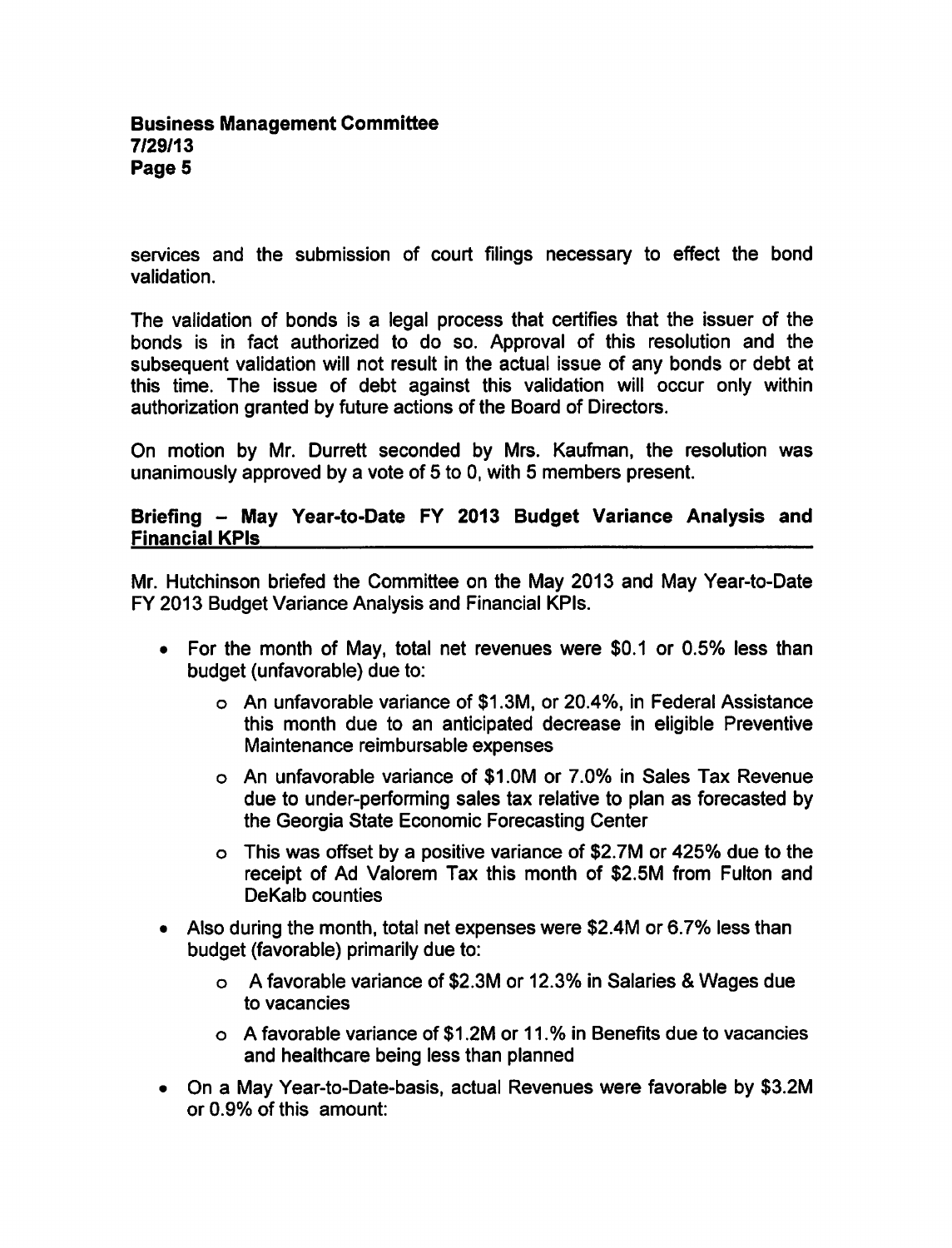- Other Revenues were favorable by \$6.5M or 94.5% due to the receipt of Alternative Tax Rebate (\$2.5M) and Ad Valorem Tax (\$3.4M)
- $\circ$  Sales Tax receipts were favorable by \$4.0M, or 2.6%; which was offset by Federal Assistance by \$6.3M, or 9.3% due to an anticipated decrease in eligible Preventive Maintenance reimbursable expenses
- On an May year-to-date basis, net operating budget expenses were under  $\bullet$ budget (favorable) by \$34.2M or 8.8% primarily due to the combined effects of the following:
	- o Salaries & Wages—the largest portion of labor expenses which, when combined with overtime and benefits constitute over 74% of the annual operating budget—were favorable by \$20.OM or 9.8% on a May year-to-date basis
	- Overtime Expenses were \$3.0M or 15.5% over budget (unfavorable) which is an offsetting impact of the vacancies
	- Benefits were under budget by \$11.5M or 9.5%, due primarily to vacancies and Healthcare being less than planned
	- Contractual Services were \$0.4M or 1.8% under budget (favorable) due to favorable variances in the maintenance service-fare collection equipment, passenger/facility maintenance (elevators/escalators), and passenger/fac-janitorial accounts; his is primarily due to timing differences
	- CNG Fuel was \$0.6M or 14% under budget due to running fewer miles than planned
	- Diesel Fuel was \$0.6M or 5.9% under budget also due to running fewer miles than planned
	- o Other Materials & Supplies were unfavorable by \$2.0M or 7.9%
	- Other Non-Labor charges were \$0.5M or 1.9% under budget
	- Capital charges were favorable at \$5.6M or 12.1% under budget
- The Year-to-Date actual Net Operating Surplus of \$13.7M requires a sales  $\bullet$ tax subsidy of 45.6%, which is favorable to the budget
	- The Annual Budgeted Sales Tax Subsidy is 59.9%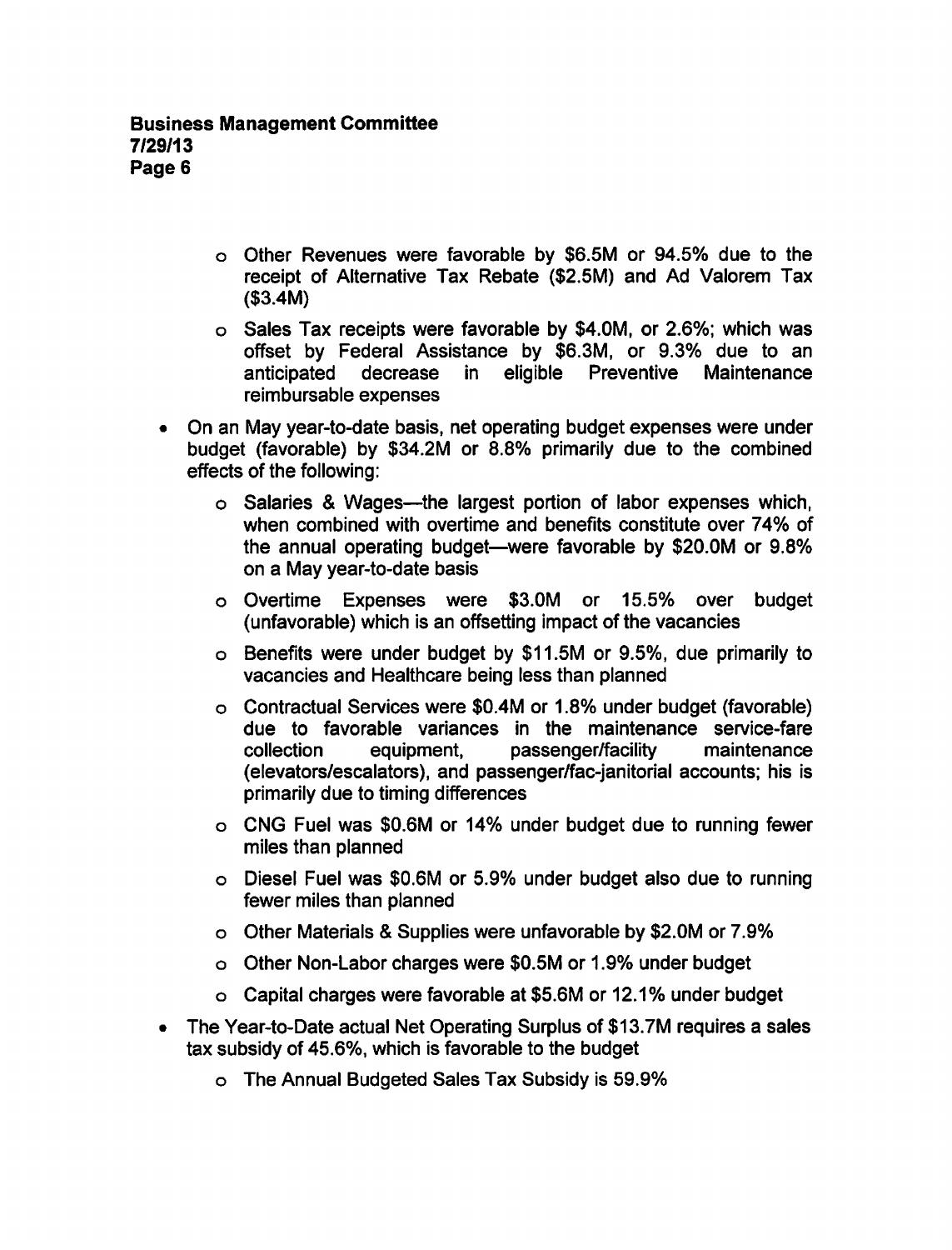# Briefing – May FY 2013 Key Performance Indicators

Mr. Hutchinson briefed the Committee on the May FY 2013 Key Performance Indicators.

- In May FY 2013, 15 of 31 (48%) KPI's performed better than their monthly **Targets**
- Financial KPIs
	- o Of 8 Financial KPIs, only Combined Ridership did not meet the Target in May
	- On the Fiscal Year-to-Date basis, all Financial KPIs but Combined Ridership are meeting their Targets
- Customer Service KPIs  $\bullet$ 
	- o These 2 KPIs, measuring responsiveness of MARTA's Customer Service Centers, have performed better than their individual Targets for the past 26 consecutive months
- (Bus) Operations KPIs
	- o Of 4 Bus Operations KPIs, none met the Target in May
	- On the Fiscal Year-to-Date basis, Bus OTP and Customer Complaint Rate are meeting the Target
- (Rail) Operations KPIs  $\bullet$ 
	- o Of 4 Rail Operations KPIs, MDBSI and Customer Complaint Rate met the Target in May. On the Fiscal Year-to-Date basis, Rail OTP, MDBSI and Customer Complaint Rate are meeting the Target.
- (Mobility) Operations KPIs  $\bullet$ 
	- o Of 7 Mobility KPIs, MDBF, Trip Denial Rate and Reservation Average Call Wait Time met the Target in May
	- OTP continues to underperform due to problems with scheduling software, operator absenteeism and accidents. On the Fiscal Yearto-Date basis, MDBF, Trip Denial Rate, 2 Reservation Call KPIs and Customer Complaint Rate are meeting their Targets